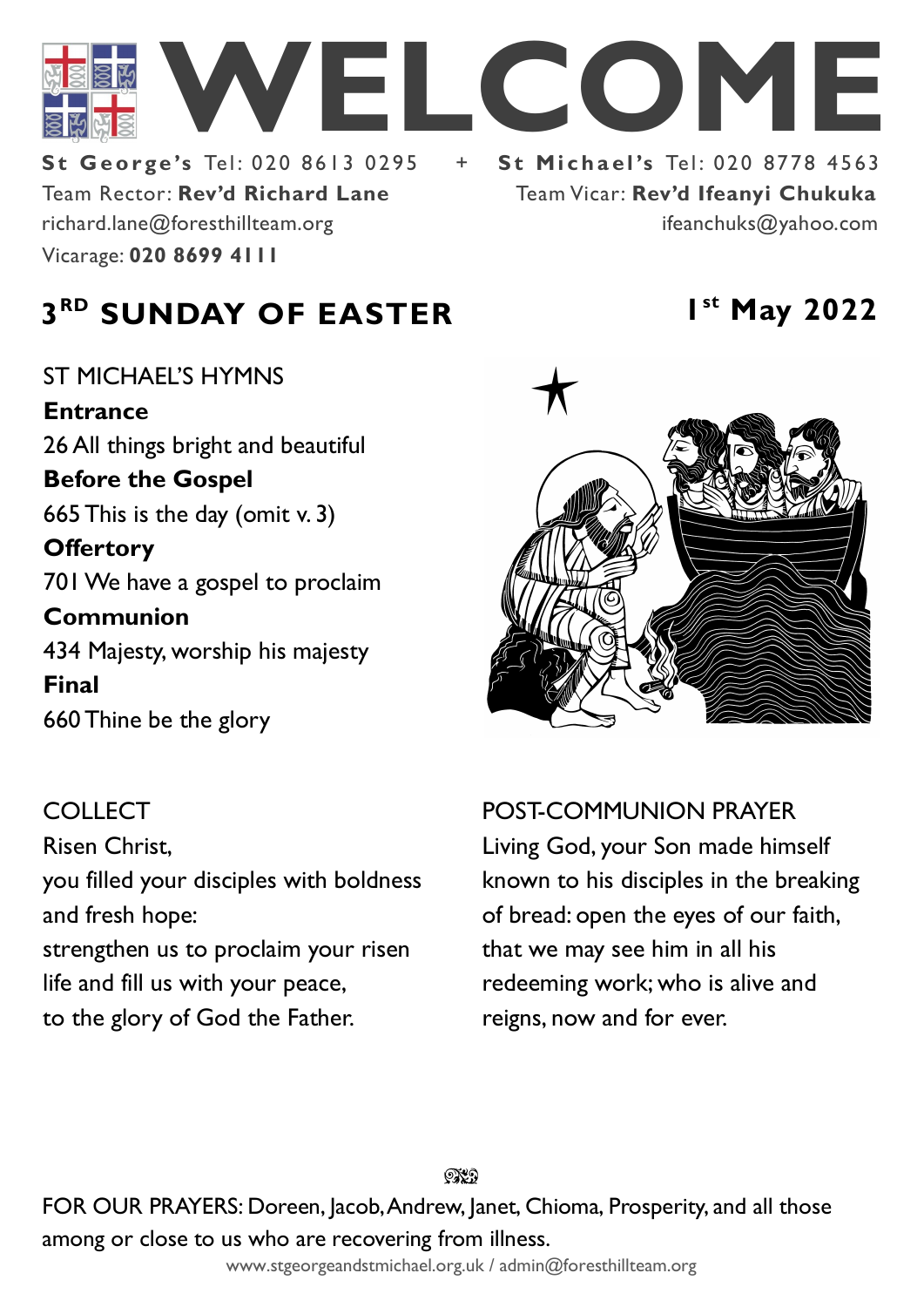## GIVE A LITTLE

Help support the work at St Michael's. You can easily donate online using this QR code—scan it with your camera and it will take you directly to the donations page –or ask for our contactless device that you can use to donate with your credit or debit card.



# **EVENTS THIS WEEK**

*Monday 2 May* Hall: 09:30-11:30 - Toddler Group

*Tuesday 3 May* Hall: 09:30-11:30 - Toddler Group Hall: 18:30 - 20:00– Pilates

*Wednesday 4 May* Church: 09:30-11:30 - Toddler Group

*Saturday 7 May* Hall: 09:00-17:00—7th Day Adventists *Sunday 8 May* Church 10:00 - Holy Communion in church and on YouTube Church 10:00 - **Sunday School** Hall 13:00-17:00 - I AM Church

**OKO** 

BLUEBELL WALK On **Sunday 1 May 2022**, Susie and Mo are doing the Bluebell Walk to raise funds for St Christopher's Hospice. Please support them if you can!

# **UPCOMING EVENTS**

*Sunday 22 May* Church 10:00 - **Sunday School**

೧೪೧

LEWISHAM FOODBANK The foodbank is in need of donations as the cost of living rises. For more information go to https:// lewisham.foodbank.org.uk/give-help/ donate-food/ or call 07938 071854 .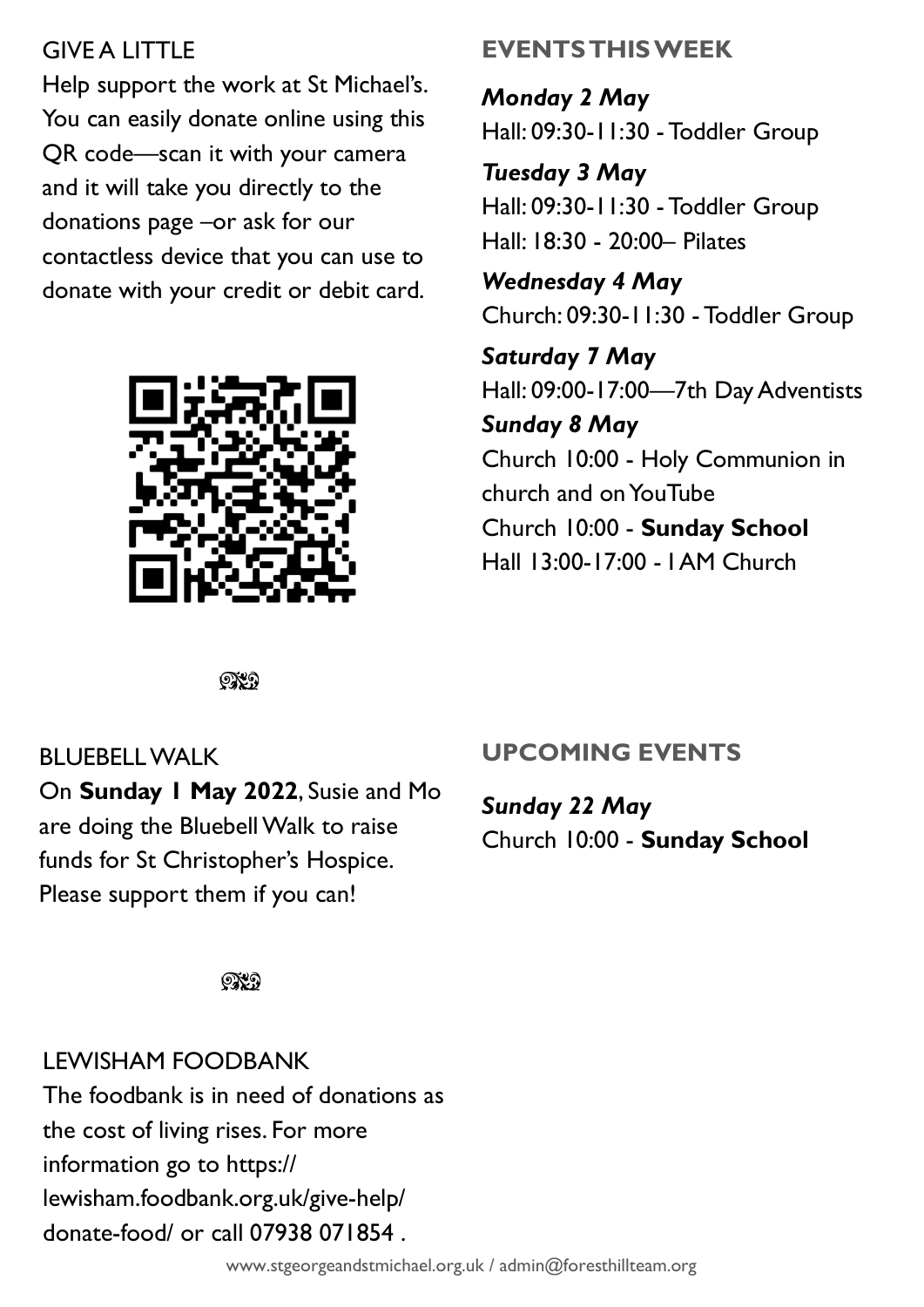### NT: Acts 9: 1 - 20 (NLT)

Meanwhile, Saul was uttering threats with every breath and was eager to kill the Lord's followers. So he went to the high priest.<sup>2</sup> He requested letters addressed to the synagogues in Damascus, asking for their cooperation in the arrest of any followers of the Way he found there. He wanted to bring them—both men and women—back to Jerusalem in chains.

 $3$  As he was approaching Damascus on this mission, a light from heaven suddenly shone down around him. <sup>4</sup> He fell to the ground and heard a voice saying to him,"Saul! Saul! Why are you persecuting me?"

<sup>5</sup> "Who are you, lord?" Saul asked. And the voice replied,"I am Jesus, the one you are persecuting! <sup>6</sup> Now get up and go into the city, and you will be told what you must do."

 $7$  The men with Saul stood speechless, for they heard the sound of someone's voice but saw no one! <sup>8</sup> Saul picked himself up off the ground, but when he opened his eyes he was blind. So his companions led him by the hand to Damascus.<sup>9</sup> He remained there blind for three days and did not eat or drink.

<sup>10</sup> Now there was a believer in Damascus named Ananias. The Lord spoke to him in a vision, calling,"Ananias!"

"Yes, Lord!" he replied.

<sup>11</sup> The Lord said, "Go over to Straight Street, to the house of Judas. When you get there, ask for a man from Tarsus named Saul. He is praying to me right now. <sup>12</sup> I have shown him a vision of a man named Ananias coming in and laying hands on him so he can see again."

<sup>13</sup> "But Lord," exclaimed Ananias, "I've heard many people talk about the terrible things this man has done to the believers in Jerusalem! <sup>14</sup> And he is authorized by the leading priests to arrest everyone who calls upon your name."

<sup>15</sup> But the Lord said, "Go, for Saul is my chosen instrument to take my message to the Gentiles and to kings, as well as to the people of Israel. <sup>16</sup> And I will show him how much he must suffer for my name's sake."

<sup>17</sup> So Ananias went and found Saul. He laid his hands on him and said, "Brother Saul, the Lord Jesus, who appeared to you on the road, has sent me so that you might regain your sight and be filled with the Holy Spirit."<sup>18</sup> Instantly something like scales fell from Saul's eyes, and he regained his sight. Then he got up and was baptized.<sup>19</sup> Afterward he ate some food and regained his strength. Saul stayed with the believers in Damascus for a few days. <sup>20</sup> And immediately he began preaching about Jesus in the synagogues, saying, "He is indeed the Son of God!"

#### ೧೪೧

GOSPEL: John 21: 1—19 (NLT) Later, Jesus appeared again to the disciples beside the Sea of Galilee.This is how it happened.<sup>2</sup> Several of the disciples were